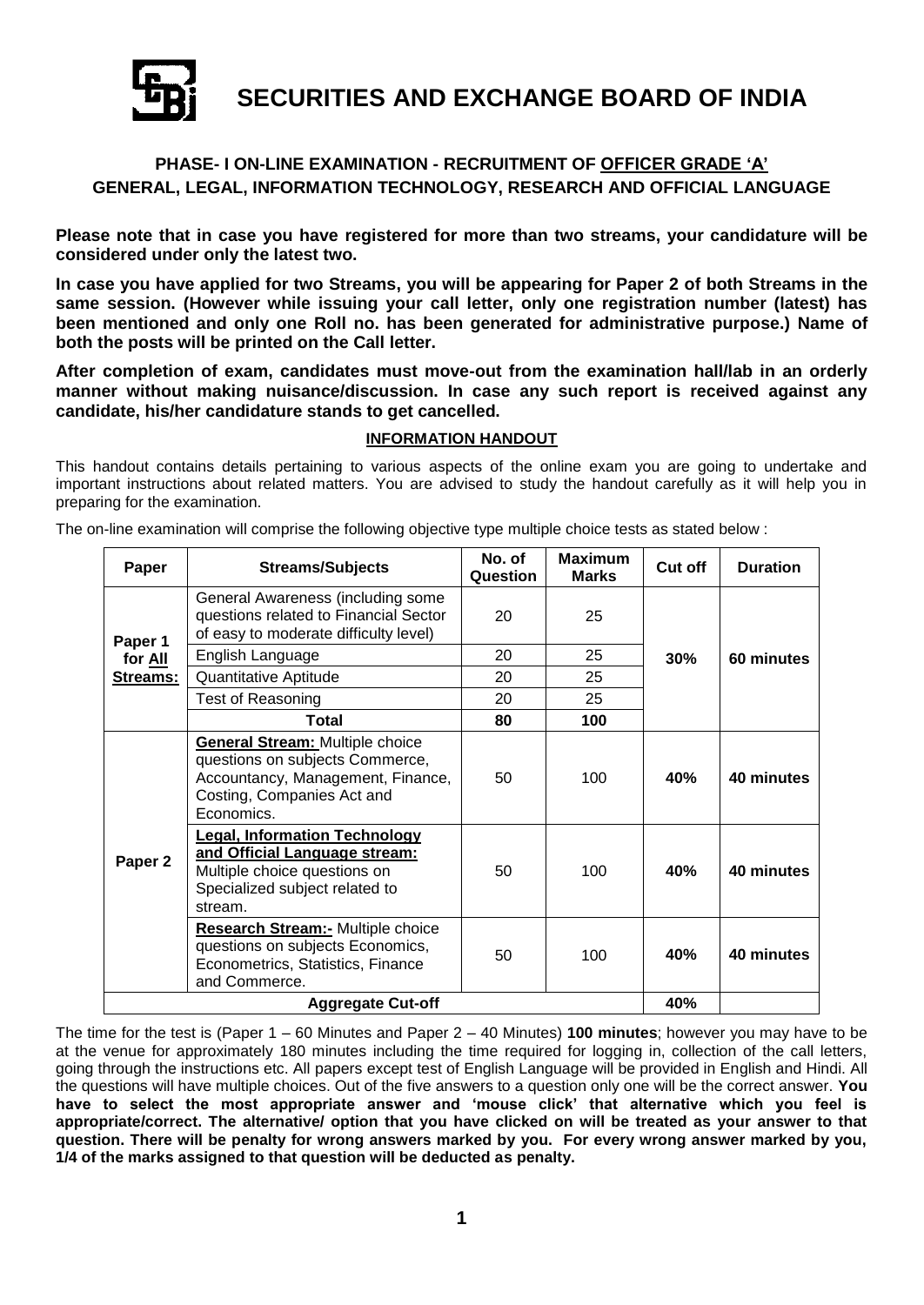The Scores of Online Examination will be obtained by adopting the following procedure :

- (i) Number of questions answered correctly by a candidate in each objective paper is considered for arriving at the Corrected Score after applying penalty for wrong answers.
- (ii) The Corrected Scores so obtained by a candidate are made equivalent to take care of the minor difference in difficulty level, if any, in each of the objective paper, if held in different sessions for a post/stream to arrive at the Equated Scores**\***

**\***Scores obtained by candidates on any paper are equated to the base form by considering the distribution of scores of all the forms.

Note : Cutoffs may be applied in two stages :

(i) On scores in individual papers

(ii) On Total Score

**Please note that the types of questions in this handout are only illustrative and not exhaustive. In the actual examination you will find questions of a higher difficulty level on some or all of these types and also questions on the types not mentioned here.**

Some sample questions are given below.

## **SAMPLE QUESTIONS**

## **GENERAL AWARENESS**

This test is intended to give an index of your awareness of people and events past and present in different walks of life.

| Q.1. |           | Tarapore atomic power plant is located in ----                 |          |          |                                                                                          |                                       |                                       |  |
|------|-----------|----------------------------------------------------------------|----------|----------|------------------------------------------------------------------------------------------|---------------------------------------|---------------------------------------|--|
|      | (1) Bihar | (2) Gujarat (3) Madhya Pradesh                                 |          |          | (4) Rajasthan                                                                            |                                       | (5) Other than those given as options |  |
| Q.2. |           | The total number of commercial banks nationalised so far is —— |          |          |                                                                                          |                                       |                                       |  |
|      | (1) 7     | $(2)$ 14                                                       | $(3)$ 20 | $(4)$ 24 |                                                                                          | (5) Other than those given as options |                                       |  |
|      |           |                                                                |          |          | <b>Q.3.</b> OSCAR awards are given for best performance in which of the following field? |                                       |                                       |  |
|      |           | (1) Films (2) Literature                                       |          |          | (3) Sports (4) Science                                                                   |                                       | (5) Social Service                    |  |

- **Q.4.** Which of the following financial institutions has introduced the 'Know Your Customer' guidelines for Banks ? (1) IDBI (2) RBI (3) NABARD (4) SIDBI (5) Other than those given as options
- **Q.5.** Which of the following may not be a part of projected Financial Statements ? (1) Projected Income Statement (2) Projected Trial Balance (3) Projected Cash Flow Statement
	- (4) Projected Balance Sheet (5) Other than those given as options

## **Q.6.** Tangible Networth is

- (1) share capital plus reserves (2) total current assets (3) fixed assets minus depreciation
	-
- (4) networth minus tangible assets (5) Other than those given as options

# **ENGLISH LANGUAGE**

This is a test to see how well you know English. Your English language ability would be tested through questions on grammar & vocabulary, synonyms, antonyms, sentence completion, comprehension of a passage etc.

Read sentence to find out whether there is any grammatical or idiomatic error in it. The error, if any, will be in one part of the sentence. The number of that part is the answer. If there is no error, the answer is 'No error'. (Ignore the errors of punctuation, if any).

**Q.1.** The regaining of freedom / as we well know has given rise for / many dormant issues /

|                               | (3) |           |
|-------------------------------|-----|-----------|
| and conflicts in our society. |     | No error. |
|                               |     | (5)       |

**Q.2.** From the words given below the sentence, pick the word which would complete the sentence correctly and meaningfully.

| Continuous unemployment has induced in the people a kind of<br>which is most depressing.<br>(5) awakening<br>(2) encouragement<br>(3) satisfaction<br>(4) anger |  |  |  |  |  |  |  |  |
|-----------------------------------------------------------------------------------------------------------------------------------------------------------------|--|--|--|--|--|--|--|--|
| (1) laziness                                                                                                                                                    |  |  |  |  |  |  |  |  |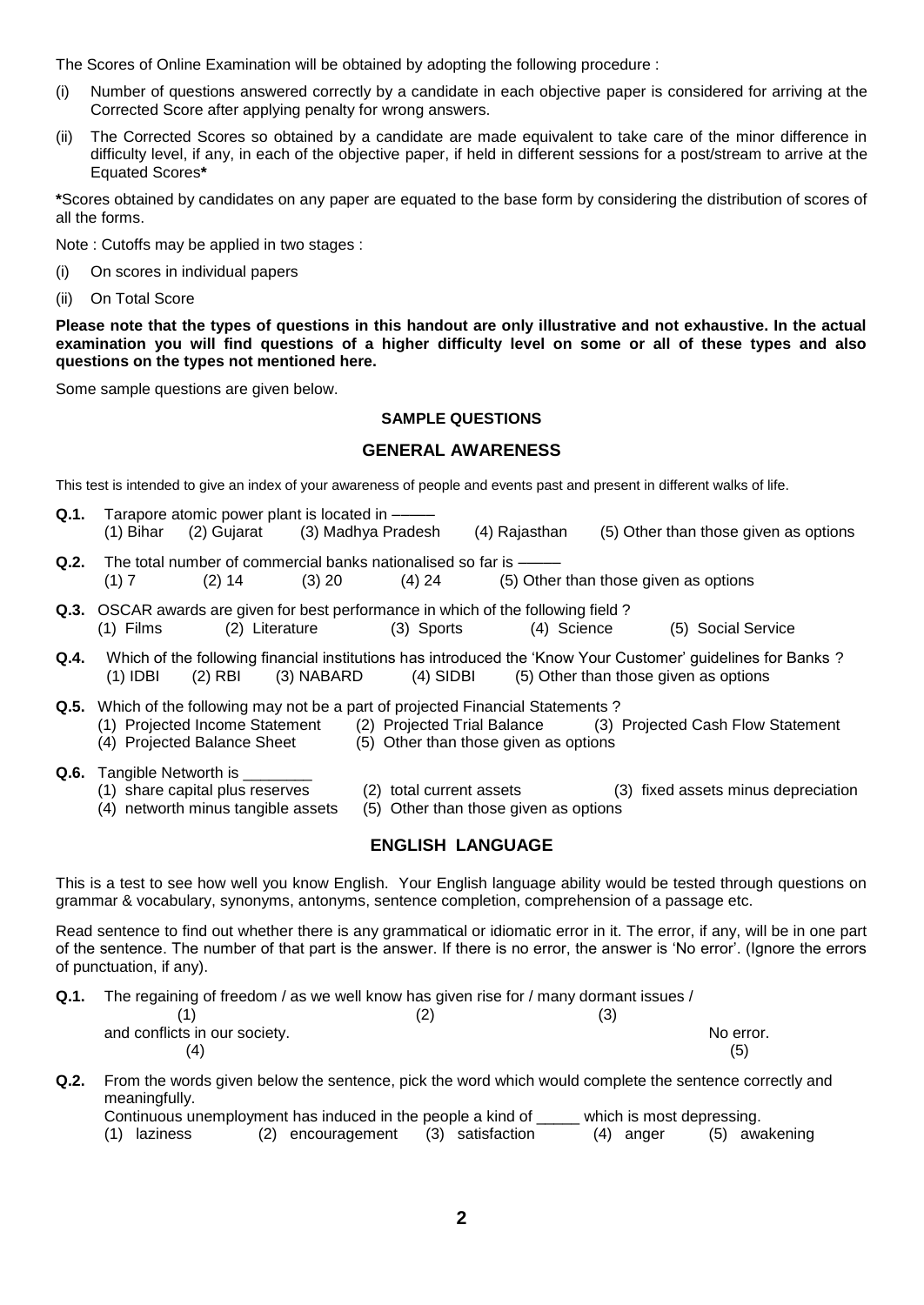**Q.3-5.** In the following passage there are blanks, each of which has been numbered. These numbers are printed below the passage and against each, five words are suggested, one of which fits the blank appropriately. Find out the appropriate word in each case.

The true (3) of rights is duty. If we all (4) our duties, rights will not be (5) to seek. If leaving duties unperformed we run after rights, they will evade us like an elusive person. The more we pursue them, the farther will they fly.

| $Q.3.$ (1) end |                 | (2) source | $(3)$ joy     | (4) purpose | $(5)$ power   |
|----------------|-----------------|------------|---------------|-------------|---------------|
|                | $Q.4.$ (1) deny | (2) devote | (3) discharge | (4) imagine | $(5)$ fulfill |
| $Q.5.$ (1) far |                 | (2) close  | $(3)$ easy    | (4) against | (5) common    |

# **QUANTITATIVE APTITUDE**

This test is designed to measure how fast and accurate you are in dealing with numbers, viz. computation, quantitative reasoning, interpretation of tables and graphs.

- **Q.1.** Sohanlal purchased 120 reams of paper at Rs.100 per ream. The expenditure on transport was Rs.480. He had to pay an octroi duty of 50 paise per ream and the coolie charges were Rs.60. What should be the selling price of each ream if he wants a profit of 20% ?
	- (1) Rs.126 (2) Rs.115.50 (3) Rs.105 (4) Rs. 120 (5) Other than those given as options
- **Q.2.** The interest on a certain deposit at 9% per annum is Rs.405 in one year. How much will be the additional interest in one year on the same deposit at 10% per annum ? (1) Rs. 40.50 (2) Rs. 450 (3) Rs. 855 (4) Rs.45 (5) Other than those given as options

Also, there may be some questions based on graphs and tables.

**Q.3-5. Directions :** Given below is a table showing percentages out of a total of 700 employees ranking six attributes that help promotion. Rank I is the highest. Study the table carefully and answer questions that follow :

|              | % of Employees Giving Different Ranks |    |    |    |    |    |  |  |
|--------------|---------------------------------------|----|----|----|----|----|--|--|
| Attribute    |                                       |    | Ш  | IV |    | VI |  |  |
| Seniority    | 32                                    | 17 | 22 | 19 | 5  | 5  |  |  |
| Perseverance | 14                                    | 19 | 17 | 9  | 27 | 14 |  |  |
| Efficiency   | 15                                    | 19 | 21 | 14 | 14 | 17 |  |  |
| Intelligence | 10                                    | 14 | 10 | 14 | 17 | 35 |  |  |
| Honesty      | 24                                    | 17 | 7  | 9  | 27 | 16 |  |  |
| Sociability  | 5                                     | 14 | 23 | 35 | 10 | 13 |  |  |

- **Q.3.** Which attribute for promotion has received the highest rank ? (1) Perseverance (2) Seniority (3) Honesty (4) Sociability (5) Efficiency
- **Q.4.** How many employees gave rank III to intelligence ? (1) 119 (2) 98 (3) 77 (4) 70 (5) 10
- **Q.5.** Which attribute is considered the least important for promotion ? (1) Honesty (2) Intelligence (3) Perseverance (4) Efficiency (5) Sociability

## **TEST OF REASONING**

This is a test to see how well you can reason. It contains questions of various kinds. Here are some sample questions.

- **Q.1.** If the letters in the word TOPS can be rearranged to form a meaningful word beginning with O, the last letter of that word is your answer. If more than one such word can be formed, M is the answer and if no such word can be formed, X is the answer.
	- (1) T (2) P (3) M (4) S (5) X
- **Q.2.** Some leaders are dishonest. Satyapriya is a leader. Which of the following inferences definitely follows from these two statements ?
	-
	-
	- (1) Satyapriya is honest (2) Satyapriya is dishonest
	- (3) Some leaders are honest (4) Leaders are generally dishonest
	- (5) Satyapriya is sometimes dishonest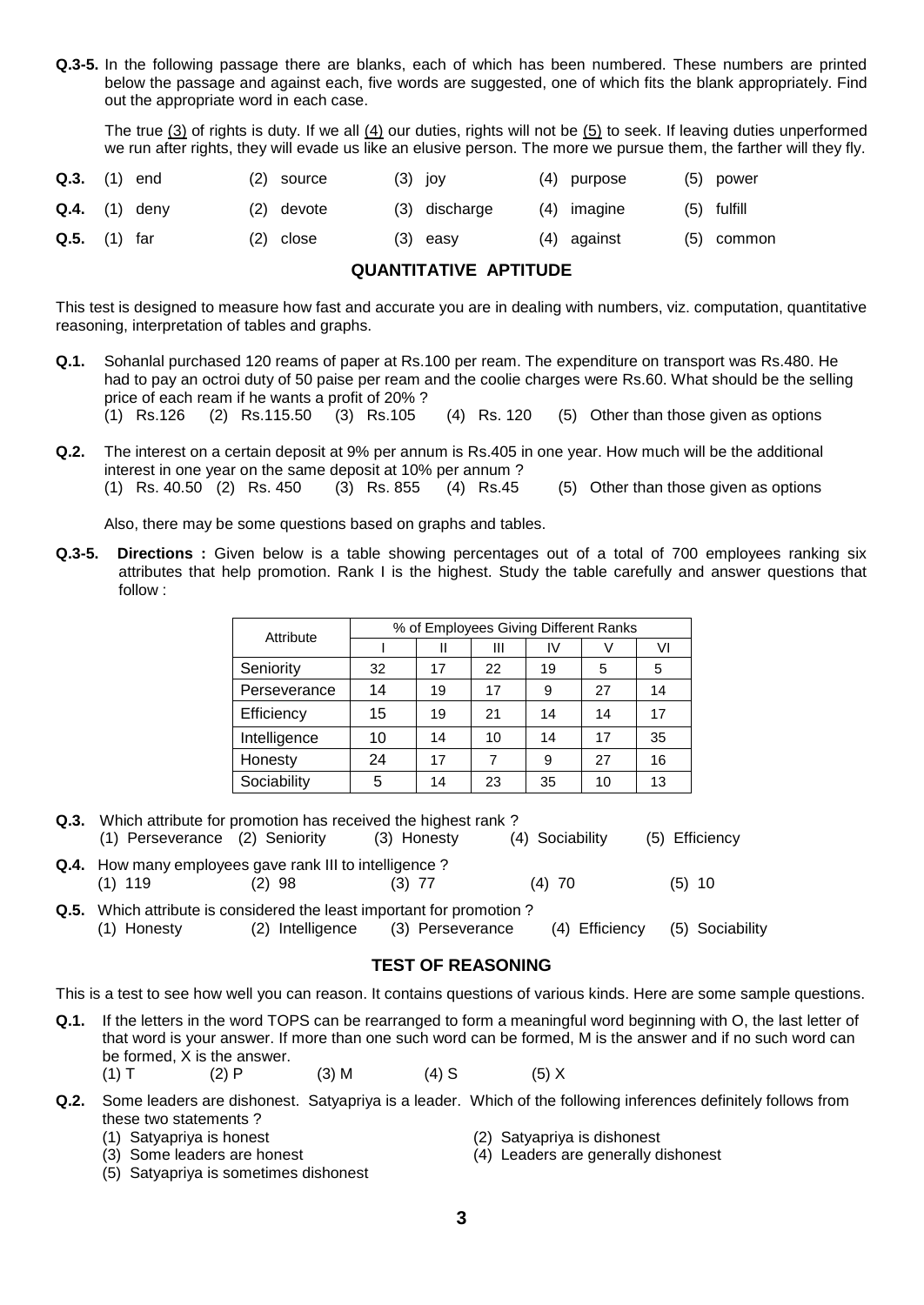- **Q.3-5.** Read the information given below and answer the questions. Six plays A, B, C, D, E and F of a famous playwright are to be staged one on each day from Monday to Saturday. The schedule of the plays is to be in accordance with the following. (1) A must be on the immediately previous day of the on which E is staged.
	- (2) C must not be staged on Tuesday.
	- (3) B must be on a day which immediately follows the day on which F is staged.
	- (4) D must be staged on Friday only and should not be immediately preceded by B.
	- (5) E must not be staged on the last day of the schedule.

**Q.3.** Which of the following is the schedule of plays, with the order of their staging from Monday ?  $(1)$  E A B F D C  $(2)$  A F B E D C  $(3)$  A F B C D E (4)  $F \land B \in D C$  (5) Other than those given as options

**Q.4.** Play C cannot definitely be staged on which of the following days in addition to Tuesday ? (1) Monday (2) Wednesday (3) Thursday (4) Friday (5) Saturday

**Q.5.** Play D is between which of the following pairs of plays ? (1) C and E (2) E and F (3) A and E (4) B and E (5) C and F

# **GENERAL STREAM**

**Q.1.** Tangible Networth is

(1) share capital plus reserves (2) total current assets

(5) Other than those given as options

- 
- (3) fixed assets minus depreciation (4) networth minus tangible assets

**Q.2.** The concept of deferred revenue expenditure is closely related to which of the following accounting concepts ?

- (1) Accrual (2) Going Concern (3) Matching Concept
- (4) Conservation (5) Consistency
	-

## **LEGAL**

- **Q.1.** Which of the following is lawful object of a contract ?
	-

- **Q.2.** In which of the Acts is the law relating to "Indemnity" laid down ?<br>(1) Insurance Act (2) Indemnity Act
	-
- (3) Banking Regulation Act
	-

# **INFORMATION TECHNOLOGY**

- **Q.1**. In UNIX, mounting a file system means
	- (1) providing a link to the file system to be mounted so that it appears as a local subdirectory
	- (2) moving all the files from one file system to another
	- (3) loading a file system from back up medium like tape
	- (4) copying all the files from one file system to another
	- (5) Other than those given as options

## **Q.2.** What is the full form of ADS ?

- (1) Active Directory Structure (2) Advanced Design System (3) Alternate Data Stream
- (4) Analytic Data Set (5) Artwork Delivery System
- 
- 

# **RESEARCH**

- **Q.1**. Monetary policy is concerned with
	- (1) the changes in the supply of money (2) buying and selling of financial instruments
		- (3) reducing unemployment  $(4)$  All  $(1)$ ,  $(2)$  &  $(3)$ .
- -
- 
- (5) Other than those given as options
- **Q.2.** In PERT, the distributions of project completion time and activity times follow
	- (1) Normal Distribution and Exponential distribution respectively
	- (2) Beta distribution and Normal distribution respectively
	- (3) Normal distribution and Beta distribution respectively
	- (4) Exponential distribution and Normal distribution respectively
	- (5) Beta distribution in both the cases

- 
- (1) Forbidden by law (2) Fraudulent (3) Injurious to a person or property
- (4) Opposed to public policy (5) Other than those given as options
	-
	-
- (4) Reserve Bank of India Act (5) Other than those given as options
	- -
		-
	-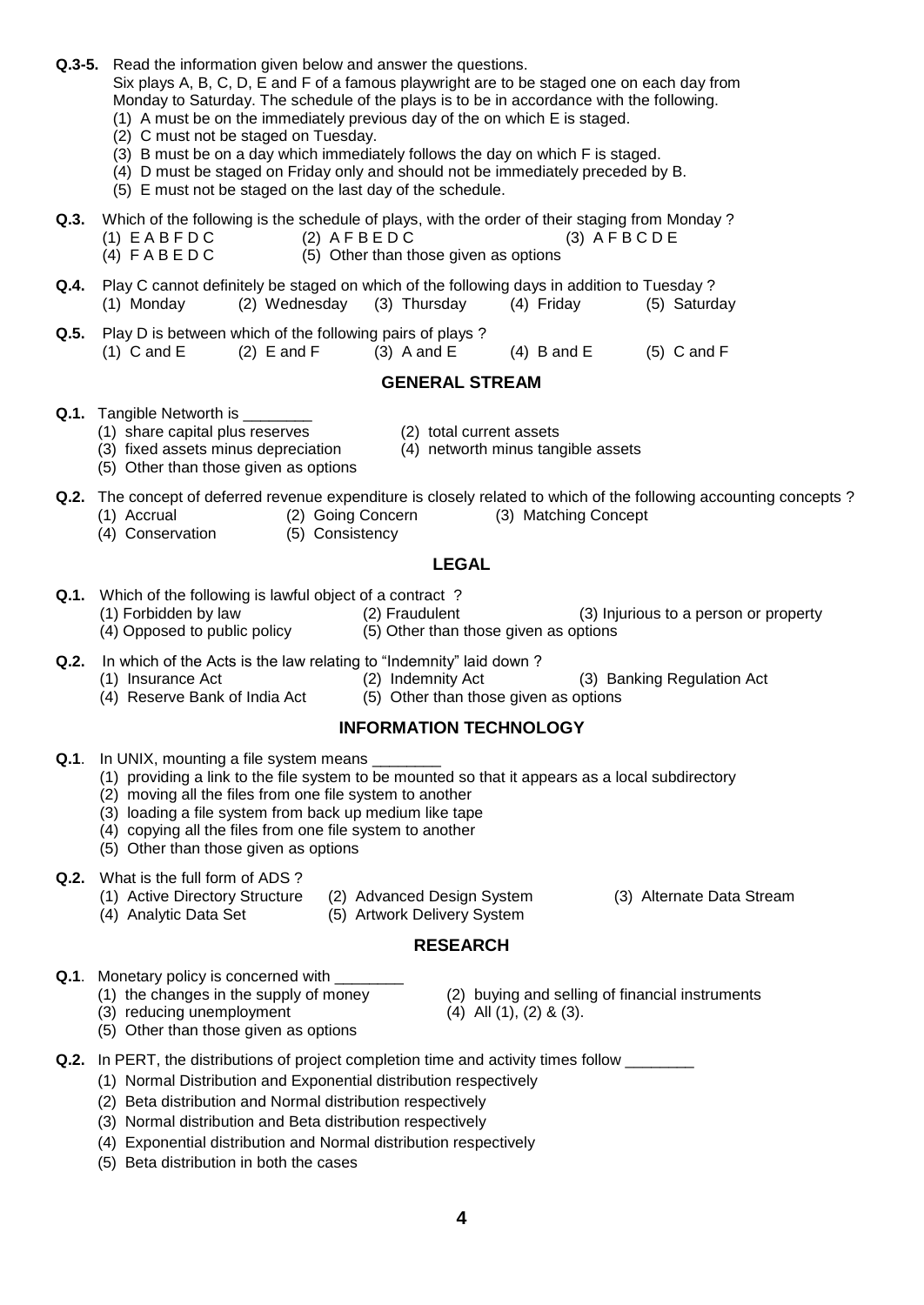## **OFFICIAL LANGUAGE**

- **प्र.1.** राजभाषा के संबंध में राष्ट्रपति की ओर से प्रथम आदेश किस सन में जारी किया गया था ?
	- (1) 1952 (2) 1948 (3) 1947 (4) 1962 (5)
- **प्र.2.** इस प्रश्न में अंग्रेजी का एक वाक्य दिया गया है। उसके बाद दिए गए विकल्पों में से उस विकल्प को चिह्नित कीजिए जिसमें अंग्रेजी वाक्य का सबसे उपयुक्त हिंदी अनवाद हो।
	- Banks were permitted to determine their own lending rates for their credit limits
	- (1) बैंकों को अपनी ऋण सीमाओं के लिए अपनी उधार दरों को सवयं निर्धारित करने की अनमति दी गई थी
	- (2) बैंक स्वयं ऋण सीमाओं के लिए अन्*मत ऋण दरों को निर्धारित कर सकते* थे
	- (3) बैंक उनकी ऋण सीमा के लिए ऋण दरों को निर्धारित करने की अन्मति प्राप्त कर लेते थे
	- (4) बैंक अनुमति लेकर अपनी ऋण सीमा के लिए अपनी ब्याज दरों को निर्धारित कर सकते थे
	- (5) बैंकों इतने सक्षम थे कि ऋण सीमा और उसकी ब्याज दर निर्धारित कर लें

## **(A) Details of the On-line Examination Pattern**

- (1) The examination would be conducted on-line i.e. on a computer.
- (2) All tests except of English will be in English and Hindi.
- (3) All the questions will have multiple choices. Out of the five answers to a question only one will be the correct answer. **The candidate has to select the most appropriate answer and 'mouse click' that alternative which he/ she feels is appropriate/ correct. The alternative/ option that is clicked on will be treated as the answer to that question. Answer to any question will be considered for final evaluation, only when candidates have submitted the answers by clicking on "Save & Next" or "Mark for Review & Next".**
- (4) The clock has been set at the server and the countdown timer at the top right corner of your screen will display the time remaining for you to complete the exam. When the clock runs out the exam ends by default - you are not required to end or submit your exam.
- (5) The question palette at the right of screen shows one of the following statuses of each of the questions numbered:



You have not answered the question

You have answered the question.  $\mathbf{a}$ 

You have NOT answered the question, but have marked the question for review.

The question(s) "Answered and Marked for Review" will be considered for evaluation.

The Marked for Review status simply acts as a reminder that you have set to look at the question again. *If an answer is selected for a question that is Marked for Review, the answer will be considered in the final evaluation.*

- (6) To select a question to answer, you can do one of the following :
	- (a) Click on the question number on the question palette at the right of your screen to go to that numbered question directly. Note that using this option **does NOT save your answer** to the current question.
	- (b) Click on **'Save & Next'** to save answer to current question and to go to the next question in sequence.
	- (c) Click on **'Mark for Review and Next'** to save answer to current question, mark it for review, and to go to the next question in sequence.
- (7) To select your answer, click on one of the option buttons.
- (8) To change your answer, click another desired option button.
- (9) To save your answer, you MUST click on **Save & Next.**
- (10) To deselect a chosen answer, click on the chosen option again or click on the **Clear Response** button.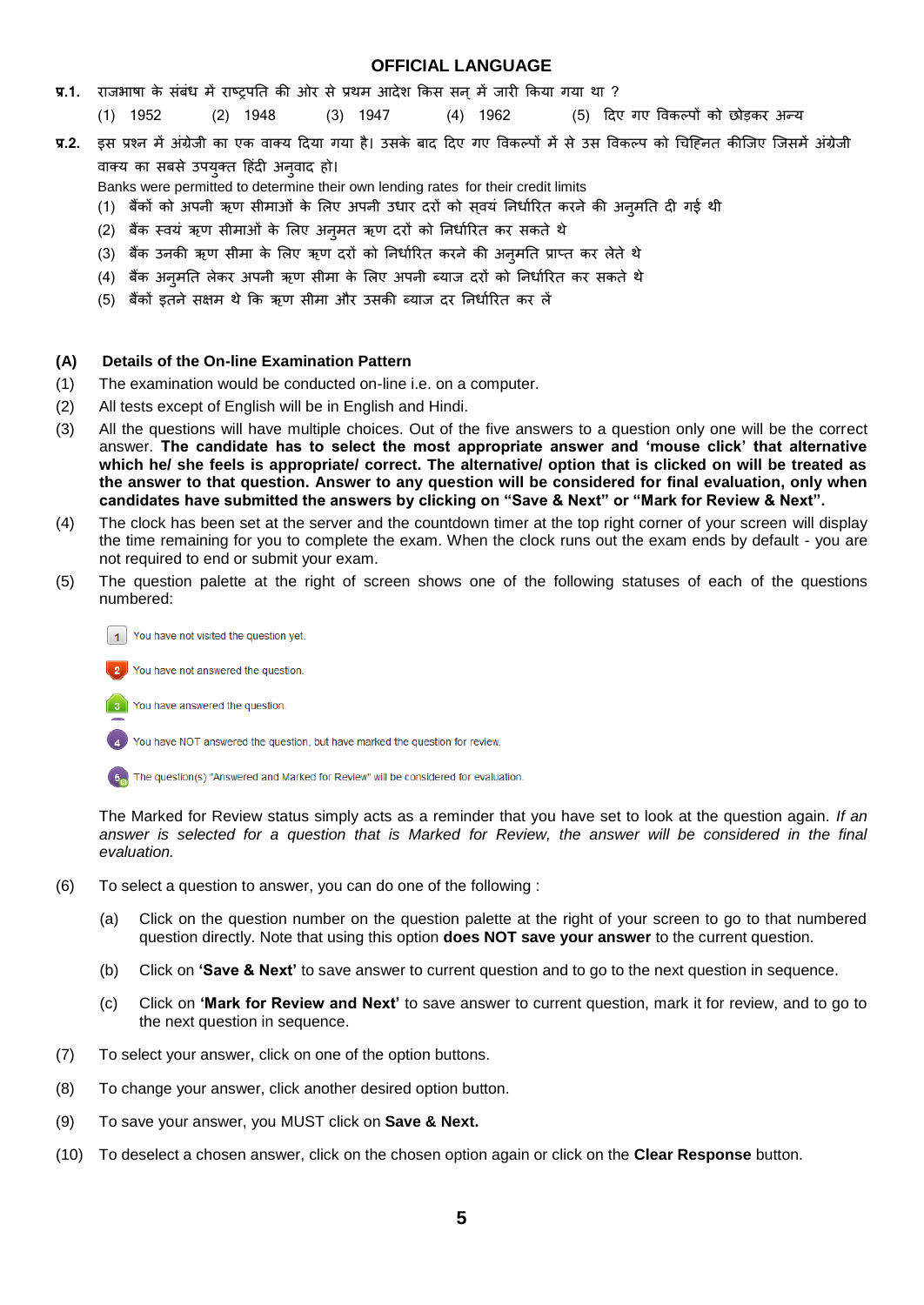- (11) To mark a question for review click on **Mark for Review & Next**. *If an answer is selected for a question that is Marked for Review, the answer will be considered in the final evaluation.*
- (12) To change an answer to a question, first select the question and then click on the new answer option followed by a click on the **Save & Next** button.
- **(13) Questions that are saved or marked for review after answering will ONLY be considered for evaluation.**
- (14) Sections will be displayed on the top bar of the screen. Questions in a section can be viewed by clicking on the section name. The section you will view will be highlighted.
- (15) After clicking the **Save & Next** button on the last question for a section, you will automatically be taken to the first question of the next section.
- (16) You can move the mouse cursor over the section names to view the status of the questions for that section.
- (17) You can shuffle between the questions within a particular paper during the examination as per time allocated to that particular paper.
- (18) The candidates are requested to follow the instructions of the "Test Administrator" carefully. If any candidate does not follow the instructions / rules, it would be treated as a case of misconduct/ adoption of unfair means and such a candidate would be liable for debarment from appearing for examinations for a period as decided by SEBI.
- (19) The candidates may ask the Test Administrator about their doubts or questions only before the commencement of the test. No query shall be entertained after the commencement of the examination.
- (20) After the expiry of 100 minutes, the candidates will not be able to attempt any question or check their answers. The answers of the candidate would be saved automatically by the computer system even if he/ she has not clicked the "Submit" button.

## **(21) Please note :**

- **(a) Candidates will not be allowed to "finally submit" unless they have exhausted the actual test time.**
- **(b) Under no circumstances should a candidate click on any of the 'keyboard keys' once the exam starts as this will lock the exam.**

## **B] General Instructions:**

- (1) Please note date, Reporting time and venue address of the examination given in the call letter.
- (2) You may visit the venue one day before the Online Examination to confirm the location so that you are able to report **on time** (as printed on the call letter) on the day of the examination. Late comers will not be allowed.
- (3) The call letter should be brought with you to the examination venue along with your recent passport size photograph duly pasted on it. (Preferably the same photograph as was as uploaded).
- (4) You must scrupulously follow the instructions of the Test Administrator and SEBI Representative at the examination venue. If you violate the instructions you will be disqualified and will be asked to leave the examination venue.
- (5) No use of calculators (separate or with watch), books, note books or written notes, cell phones (with or without camera facility), or any other electronic device will be allowed during the examination. **After AarogyaSetu status display at the entry gate, candidates will be required to switch off their mobile phones, and deposit it at the designated location, to be collected while exiting.**
- (6) Please bring the call letter with your photograph affixed thereon, currently valid Photo identity proof in original and a photocopy of the same ID proof which you bring in original - THIS IS ESSENTIAL. **This call-letter along with photocopy of photo identity proof duly stapled together are to be submitted at the end of exam by putting it in the designated drop-box.** Currently valid photo identity proof may be PAN Card/Passport/ Permanent Driving License/Voter's Card with photograph/Bank Passbook with photograph/Photo Identity proof issued by a Gazetted Officer on official letterhead alongwith photograph/Photo Identity proof issued by a People's Representative on official letterhead along with photograph/Valid recent Identity Card issued by a recognized College/University/Aadhaar Card/E-Aadhaar Card with a photograph/Employee ID in original/Bar Council Identity card with photograph. **Please Note - Ration Card and Learner's Driving License will not be accepted as valid ID proof for this purpose.** Please note that your name as appearing on the call letter (provided by you during the process of registration) should exactly match the name as appearing on the photo identity proof. Female candidates who have changed first/last/middle name post marriage must take special note of this. If there is any mismatch between the name indicated in the Call Letter and Photo Identity Proof you will not be allowed to appear for the exam.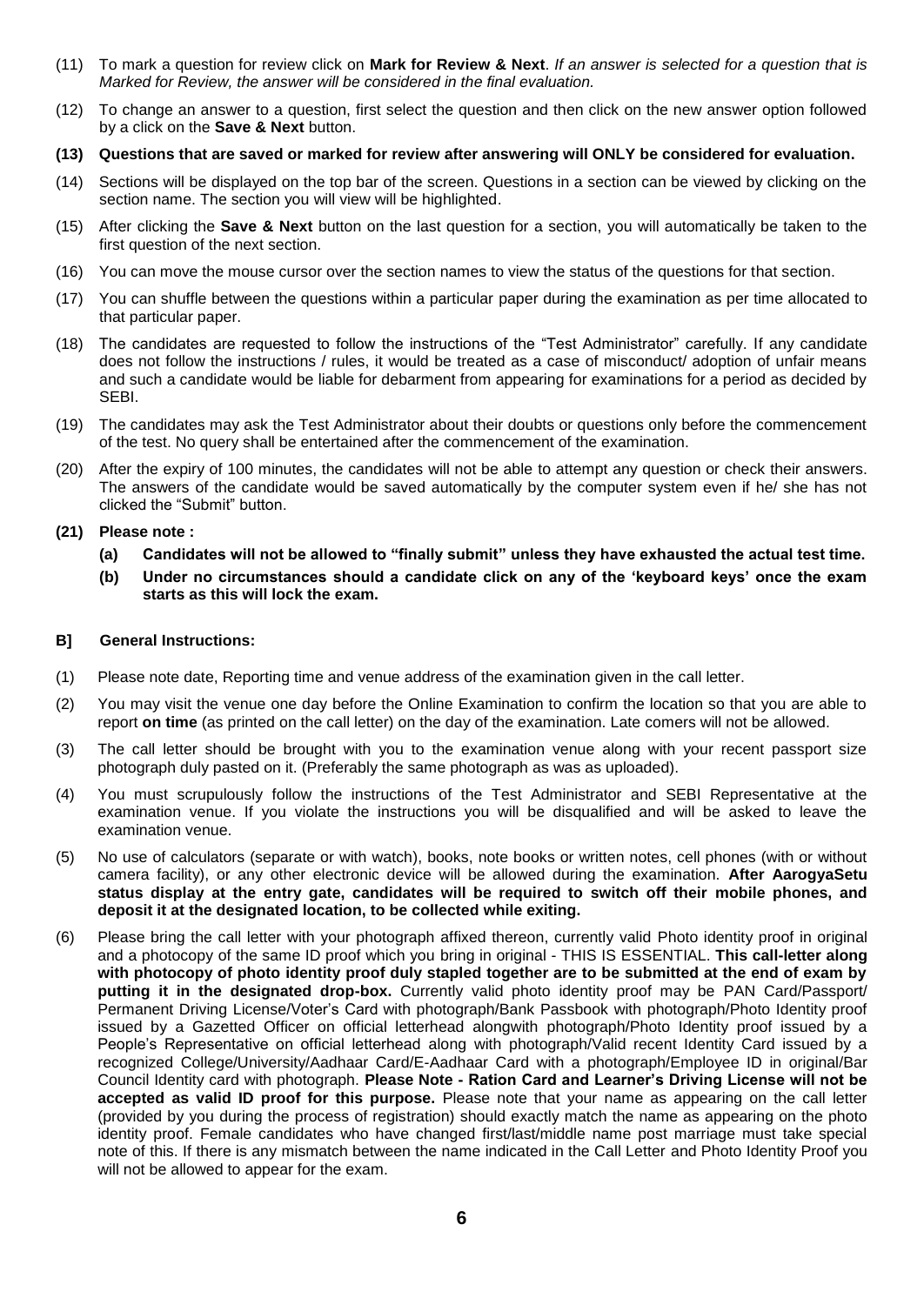- (7) A candidate who is or has been declared by SEBI guilty of impersonation or of submitting fabricated document/s which have been tampered with or of making statements which are incorrect or false or of suppressing material information or otherwise resorting to any other irregular or improper means of obtaining admission to examination or of using or attempting to use unfair means in the examination hall or misbehavior in the examination hall may be debarred permanently or for a specified period by SEBI from admission to any examination or appearance at any interview held by it for selection of the candidates. SEBI may take further action against such candidates as deemed fit by it.
- (8) Your responses (answers) will be analysed with other candidates to detect patterns of similarity of right and wrong answers. If in the analytical procedure adopted in this regard, it is inferred/concluded that the responses have been shared and scores obtained are not genuine/valid, your candidature may be cancelled. Any candidate who is found copying or receiving or giving assistance or engaging in any behaviour unbecoming of a candidate will not be considered for assessment. SEBI may take further action against such candidates as deemed fit by it.
- (9) You should bring with you a ball-point pen and ink stamp pad. A sheet of paper will be provided which can be used for rough work or taking down the question number you would like to review at the end of the test before submitting your answers. After the test is over you MUST drop this sheet of paper along with the Call Letter in the designated drop-box.
- (10) The possibility of occurrence of some problem in the administration of the examination cannot be ruled out completely which may impact test delivery and/or result from being generated. In that event, every effort will be made to rectify such problem, which may include movement of candidates, delay in test. Conduct of a re-exam is at the absolute discretion of test conducting body. Candidates will not have any claim for a re-test. Candidates not willing to move or not willing to participate in the delayed process of test delivery shall be summarily rejected from the process.
- (11) If the examination is held in more than one session for a post/stream, the scores across various sessions will be equated to adjust for slight differences in difficulty level of different test batteries used across sessions. More than one session are required if the nodes capacity is less or some technical disruption takes place at any centre or for any candidate.
- (12) Anyone found to be disclosing, publishing, reproducing, transmitting, storing or facilitating transmission and storage of test contents in any form or any information therein in whole or part thereof or by any means verbal or written, electronic or mechanical or taking away the papers supplied in the examination hall or found to be in unauthorised possession of test content is likely to be prosecuted.
- (13) Instances for providing incorrect information and/or process violation by a candidate detected at any stage of the selection, process will lead to disqualification of the candidate from the selection process and he/she will not be allowed to appear in any recruitment process of the SEBI in the future. If such instances go undetected during the current selection process but are detected subsequently, such disqualification will take place with retrospective affect.
- (14) (i) The PWD candidates, who want to use facility of scribe, MUST go through the detailed advertisement which is available in the SEBI website and carefully READ the instructions.
	- (ii) These candidates are also required to submit a Joint Undertaking/Declaration form (Scribe declaration form) that can be downloaded from SEBI website.

## **SOCIAL DISTANCING MODE CONDUCT OF EXAM RELATED INSTRUCTIONS**

- 1 **Candidate is required to report at the exam venue strictly as per the time slot mentioned in the Call Letter AND/OR informed via SMS/Mail on their registered mobile number/mail prior to exam date. It is expected that candidate strictly adhere to this time slot – as entry into the exam venue will be provided based upon the individual's time slot ONLY. Candidates should report atleast 15 minutes before the Reporting time indicated on the call Letter.**
- 2 **Mapping of 'Candidate Roll Number and the Lab Number' will NOT be displayed outside the exam venue, but the same will be intimated to the candidates individually at the time of entry of the candidate to the exam venue.**